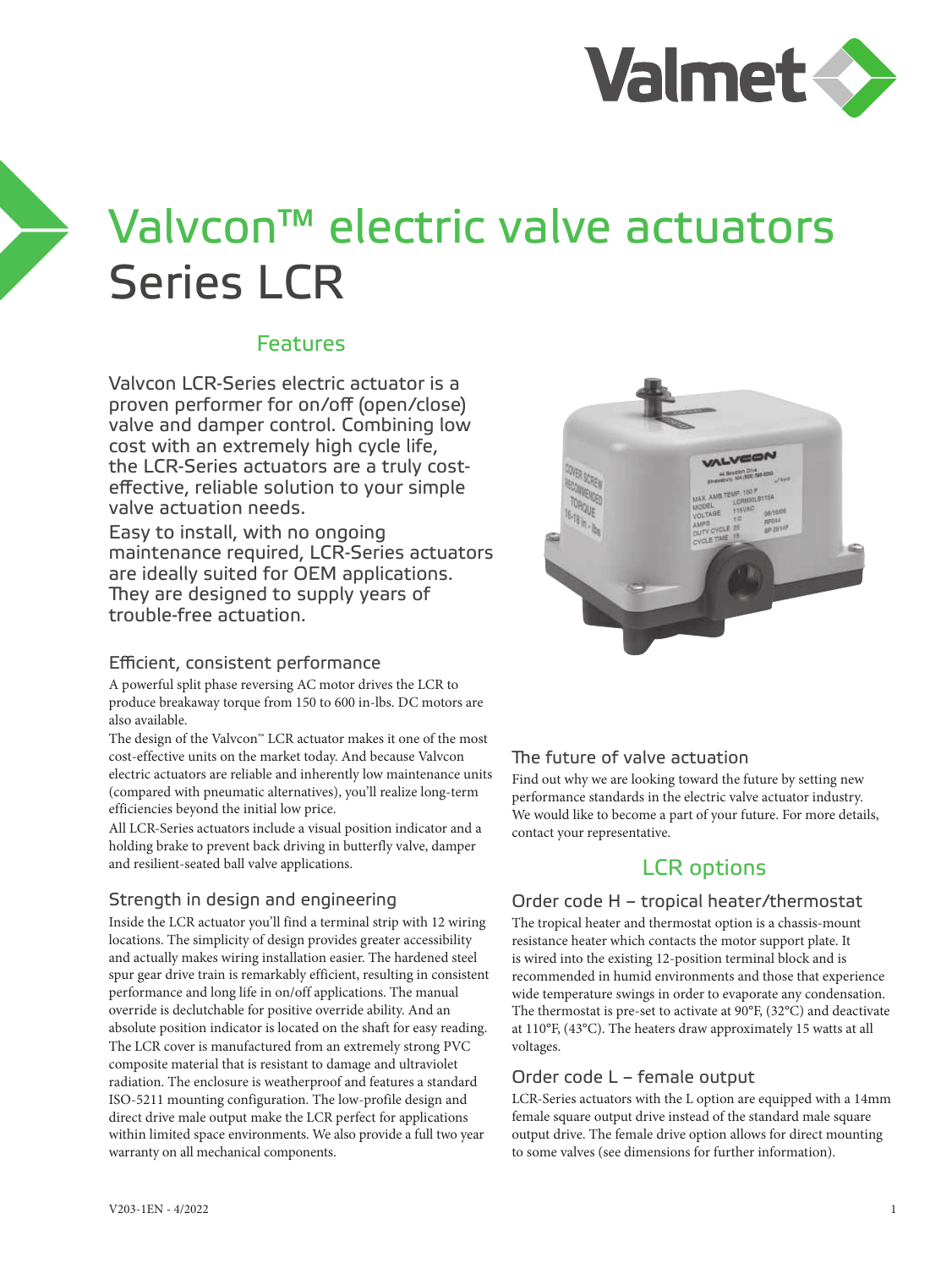#### Order code S2 – auxiliary limit switches

Two extra switches may be added to LCR-Series actuators to provide dry contacts; they are fully adjustable to trip at any position. The switches are often used for position indication or to interlock other devices (such as in sequencing operations). The switches are single pole, double throw switches rated for 1/2 HP, 11 amps @250VAC, CSA certified. Auxiliary switch kit P/N 9000LR is universal to all LCR-Series.

#### Order code T – heater/thermostat

The heater and thermostat option is a chassis-mount resistance heater which contacts the motor support plate. It is wired into the existing 12-position terminal block and is required in installations where the ambient temperatures drop below 32°F, (0°C). The thermostat is pre-set to activate at 40°F, (4°C) and deactivate at 60°F, (15°C). The heaters draw approximately 15 watts at all voltages.

# **Specifications**

|                       |                            |                                   | <b>Speed</b> |                           | <b>AMPS</b> - running |                       |     | Approx.       |             |     |  |     |     |
|-----------------------|----------------------------|-----------------------------------|--------------|---------------------------|-----------------------|-----------------------|-----|---------------|-------------|-----|--|-----|-----|
| <b>Actuator model</b> | <b>Breakaway</b> torque    | <b>Voltage</b>                    | Duty cycle   | seconds<br>$(90^{\circ})$ | 24VAC                 | <b>115VAC</b>         |     | <b>230VAC</b> | weight      |     |  |     |     |
| LCR150                | 150 lb-in; 12 lb-ft; 17 Nm | 24VAC                             |              | 7                         | 2.5                   | 0.9                   |     | 0.5           |             |     |  |     |     |
| LCR300                | 300 lb-in; 25 lb-ft; 34 Nm | 115VAC<br><sub>or</sub><br>230VAC |              |                           | 25%                   | 14                    | 2.8 | 0.9           |             | 0.5 |  |     |     |
| LCR600                | 600 lb-in; 50 lb-ft; 68 Nm |                                   |              | 21                        | 2.5                   | 0.9                   |     | 0.5           |             |     |  |     |     |
|                       |                            |                                   |              |                           |                       | <b>AMPS</b> - running |     |               |             |     |  |     |     |
|                       |                            |                                   |              |                           | 12VDC                 |                       |     | 24VDC         | 7 lb / 3 kg |     |  |     |     |
| LCR150                | 150 lb-in; 12 lb-ft; 17 Nm |                                   |              | 6                         | 2.0                   |                       |     | 1.0           |             |     |  |     |     |
| <b>LCR300</b>         | 300 lb-in; 25 lb-ft; 34 Nm | 12VDC<br><sub>or</sub><br>24VDC   |              |                           |                       |                       | 80% | 6             | 2.0         |     |  | 1.0 |     |
| LCR600                | 600 lb-in; 50 lb-ft; 68 Nm |                                   |              |                           |                       |                       |     |               |             |     |  | 15  | 2.0 |

| <b>LCR</b> options:                                                                                                                   | <b>Temperature limits:</b> |                                                                                                       |               |                                              |
|---------------------------------------------------------------------------------------------------------------------------------------|----------------------------|-------------------------------------------------------------------------------------------------------|---------------|----------------------------------------------|
| H - Tropical Heater/Thermostat;<br>L - Female Output;<br>S <sub>2</sub> - Two Additional Limit Switches:<br>T - Heater and Thermostat | (all models)               | $-40^{\circ}$ F ( $-40^{\circ}$ C) (with heater<br>and thermostat) to 150°F<br>$(66^{\circ}C)$ (max.) | Override:     | Standard, Zinc plated<br>steel               |
|                                                                                                                                       | Lubrication:               | Permanently lubricated<br>gear train and bearings                                                     | Output Shaft: | Male, Zinc plated steel<br>Female (optional) |
|                                                                                                                                       | Conduit Connection:        | $1/2$ " - 14 NPT                                                                                      | Cover:        | Composite, PVC                               |
|                                                                                                                                       | Declutchable Override:     | Standard                                                                                              | Base:         | Diecast Zinc alloy                           |
|                                                                                                                                       |                            |                                                                                                       | Enclosure:    | Designed for NEMA 4/4X                       |
|                                                                                                                                       |                            |                                                                                                       | Finish:       | Powder coated epoxy                          |
|                                                                                                                                       |                            |                                                                                                       |               |                                              |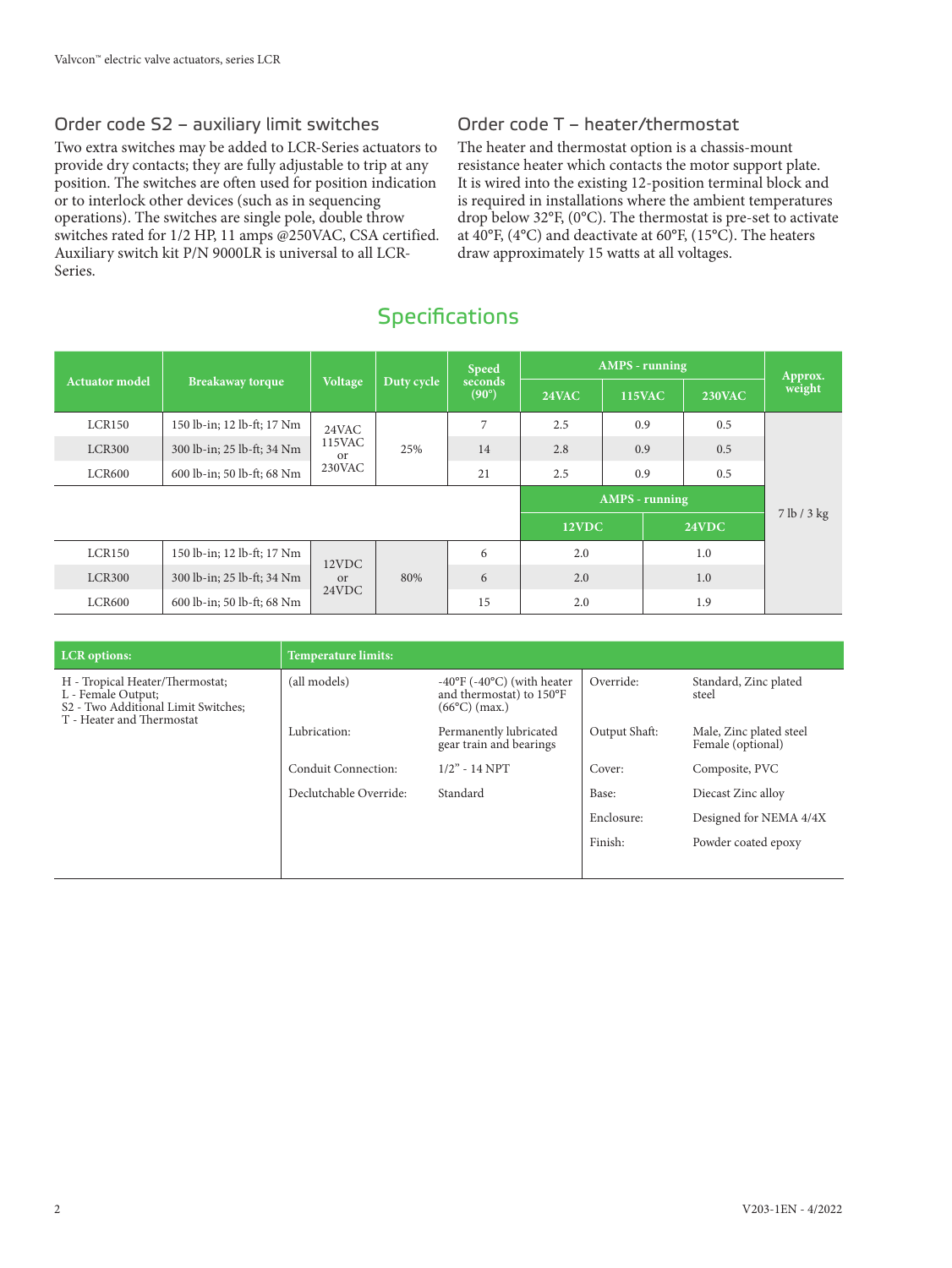#### LCR DIMENSIONS – MALE



#### LCR DIMENSIONS – FEMALE





#### LCR WIRING – DC LCR WIRING – AC